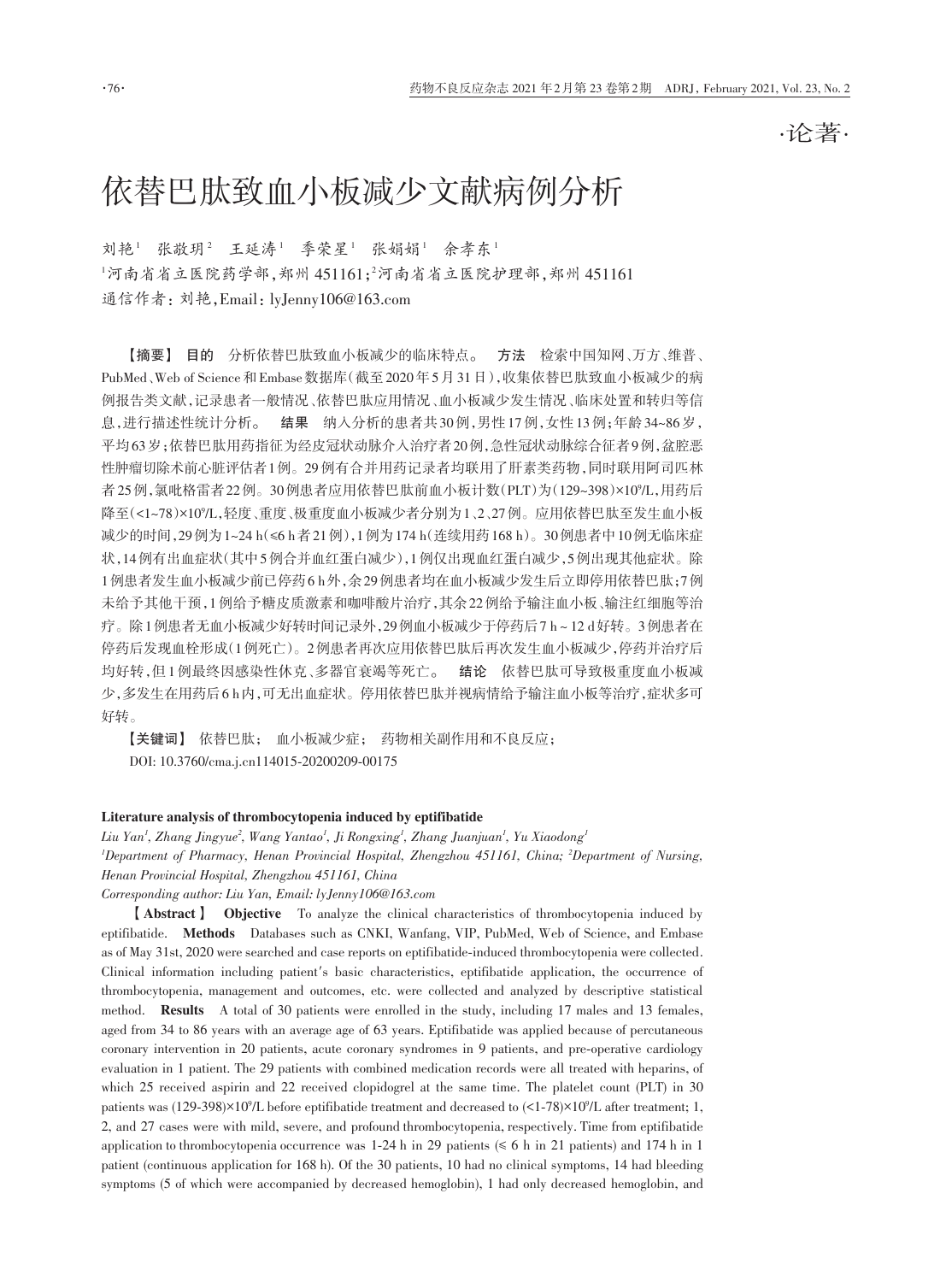5 had other symptoms. Except 1 patient who had stopped eptifibatide 6 hours before thrombocytopenia, the other 29 patients stopped eptifibatide immediately after thrombocytopenia occurrence; 7 patients did not receive any other intervention, 1 patient was treated with glucocorticoid and caffeic acid tablets, and the other 22 patients were treated with platelet infusion and red blood cell infusion, etc. Except 1 patient with no record of time to thrombocytopenia improvement, thrombocytopenia was improved 7 hours to 12 days later in the other 29 patients. Three patients were found to have thrombosis after eptifibatide discontinuation and 1 of them died. Thrombocytopenia recurred in 2 patients after the second application of eptifibatide and was all improved after drug withdrawal and treatments but 1 patient died of septic shock and multiple organ failure finally. Conclusions Eptifibatide might cause severe thrombocytopenia, which usually occurred within 6 hours after application and were without bleeding symptoms sometimes. Thrombocytopenia could be improved if eptifibatide was stopped and platelet transfusion was given according to the patient′s condition.

【Key words】 Eptifibatide; Thrombocytopenia; Drug‑related side effects and adverse reactions; DOI: 10.3760/cma.j.cn114015‑20200209‑00175

依替巴肽是一种环七肽类血小板糖蛋白 (glycoprotein,GP)Ⅱb/Ⅲa 受体拮抗剂(GPⅡb/Ⅲa receptor antagonist,GPI)。GPI 作用于血小板聚集 的最终环节,通过阻断纤维蛋白原与GPⅡb/Ⅲa受 体的结合而发挥抑制血小板聚集的作用,被认为是 目前效果最强的抗血小板药物[1]。依替巴肽于 1998 年在美国上市,用于改善急性冠状动脉综合 征(acute coronary syndrome,ACS)和经皮冠状动脉 介入治疗(percutaneous coronary intervention,PCI) 患者的临床结局 $^{[25]}$ 。1999年,McClure等 $^{[4]}$ 的大型 随机对照研究结果显示,依替巴肽致血小板减少发 生率为 6.9%(314/4 614)),致极重度血小板减少 [血小板计数(platelet count,PLT)<20×109 /L]发生 率为0.1%(5/4 614)。依替巴肽于2014年在中国上 市,该药在我院的应用始于2018年12月。2019年 1月,我院心血管内科相继有2例患者在应用依替巴 肽后出现极重度血小板减少,这引起我们的关注, 并将这 2 例患者发生不良反应的详细经过整理成 文予以报道[6‑7] 。在准备论文的过程中,我们对国 内外文献进行了检索。2001年, Paradiso-Hardy 等[8] 首次报道1例44岁男性患者PCI手术前给予依替巴 肽,2 h后出现重度血小板减少(PLT 为29×10%L)。 其后国外陆续有相似报道<sup>[9-11]</sup>,但国内尚无报道。 为便于国内同道了解该药致血小板减少的临床特 点,以加强对该不良反应的防范,我们再次检索国 内外相关数据库,并将检索时间延至 2020 年 5 月 31日,收集文献报道的相关病例进行了汇总分析。

## 1 资料与方法

## 1.1 资料来源

以"依替巴肽"和"血小板减少"以及"eptifibatide(integrilin)"和"thrombocytopenia"为关键词分 别检索中国知网、万方、维普数据库和 PubMed、 Web of Science、Embase 数据库(截至 2020 年 5 月 31日),收集依替巴肽致血小板减少的病例报告类 文献。文献纳入标准:(1)作者判定血小板减少与 依替巴肽相关;(2)患者基本信息、临床表现及治疗 等资料相对完整;(3)文献语种限汉语和英语。排 除标准:(1)非病例报告类文献;(2)重复发表或含 重复病例的文献;(3)临床资料不完整的文献。

## 1.2 方法

由2位研究者独立进行文献筛选,交叉核对后 选定纳入分析的文献,遇到分歧讨论解决。采用自 行设计的Excel数据提取表记录患者以下信息:性 别,年龄,依替巴肽用药指征和用药情况,GPI暴露 史,用药前后PLT,血小板减少发生时间,血小板减 少临床表现、严重程度、临床处置及转归等。对我 院报道的 2 例患者,需要时通过医院信息系统调 取其电子病历对临床资料予以完善。

应用SPSS 19.0统计软件对收集到的资料进行 描述性统计分析。

## 2 结果

2.1 文献收集及患者一般情况

共收集到依替巴肽致血小板减少患者 30 例, 来自27篇病例报告类文献 $^{\left[ 6\cdot 32 \right]}$ ,其中2例为我院报 道的病例[6-7],其一般情况见表 1。

30 例患者中,美国 21 例,加拿大 3 例,法国和 中国各2例,希腊和匈牙利各1例;男性17例,女性 13 例;年龄 34~86 岁,平均 63 岁;依替巴肽用药指 征为 PCI 者 20 例,ACS 者 9 例,盆腔恶性肿瘤切除 术前心脏评估者 1 例;15 例为首次应用 GPI,11 例 有GPI用药史(应用依替巴肽10例、阿昔单抗1例), 4 例无相关记录。30 例患者均根据依替巴肽说明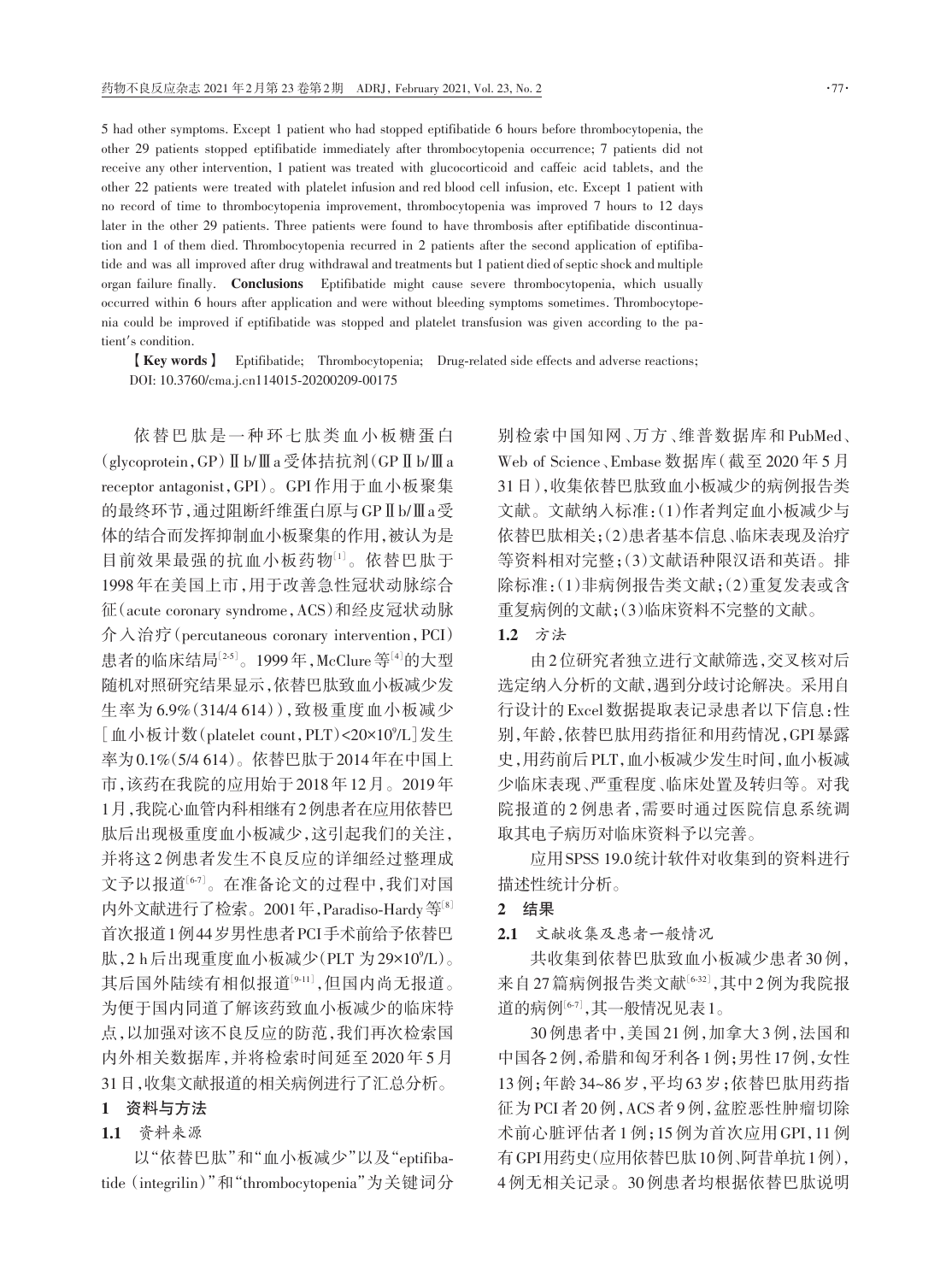|                         |     |                      |                |      | $\overline{\phantom{0}}$<br>Tab                       | inical data of 30 patients with eptifibatide-related thrombocytopenia<br>J |                                  |               |              |                   |                                |                        |
|-------------------------|-----|----------------------|----------------|------|-------------------------------------------------------|----------------------------------------------------------------------------|----------------------------------|---------------|--------------|-------------------|--------------------------------|------------------------|
| 例号                      | 国家  | 性别                   |                | 依替巴肽 |                                                       | 合并症                                                                        | 联用的抗凝/<br>抗血小板药物                 | 潜伏期           | 血小板计数(×10%L) |                   | 临床表现                           | 临床处置及转归。               |
|                         |     |                      | 年龄)            |      | 依替巴肽用法用量                                              |                                                                            |                                  | E             | 用药前          | $\approx$<br>用药后  |                                |                        |
| $1^{\left[6\right]}$    | 囲中  | ₩                    | 2              | PCI  | 180 $\mu$ g/kg 静脉注射,<br>1.0 $\mu$ g/kg·min) 静脉<br>泵入  | 脂血症、糖耐量异常<br>恇                                                             | 普通肝素、阿司匹林                        | $\circ$       | 132          | 18                | $\#$                           | 予甲泼尼龙和咖啡酸,<br>4d后好转    |
| $2^{7}$                 | 囲中  | $\frac{1}{\sqrt{2}}$ | 86             | ACS  | 180 $\mu$ g/kg 静脉注射<br>2次,10 $\mu$ g/(kg·min)<br>静脉泵入 | 老年性耳聋                                                                      | 普通肝素、阿司匹林、<br>氯吡格雷               | $\mathbf{C}$  | 129          | $\mathbf{C}$      | 血尿,血红蛋白减少                      | 补充血小板,予甲泼尼<br>龙,4d后好转  |
| $3^{[8]}$               | 加拿大 | 职                    | $\ddot{4}$     | PCI  | 180 μg/kg 静脉注射<br>2次,2.0 μg/(kg·min)<br>静脉滴注          | 统性红斑狼疮<br>厌                                                                | 普通肝素、阿司匹林、<br>氯吡格雷               | $\mathcal{L}$ | 209          | 29                | $\#$                           | 18 h后好转                |
| $\overline{\mathbb{Q}}$ | 美国  | 职                    | 61             | ACS  | 180 μg/kg 静脉注<br>射, 2.0 μg/kg·min)<br>静脉泵入            | 血压病、糖尿病、脑血管意外<br>桠                                                         | 依诺肝素、阿司匹林、<br>氯吡格雷               | $\Box$        | 230          | 3                 | 寒战,全身疼痛                        | 补充血小板,71后好转            |
| $5^{[10]}$              | 加拿大 | 职                    | $\mathcal{L}$  | PCI  | 164 μg/kg 静脉注射<br>2次,2.4 μg/kg·min)<br>静脉滴注           | 房颤动、慢性肾功能不全、慢<br>性贫血、慢性阻塞性肺疾病、<br>膀胱癌<br>Ş                                 | 普通肝素、阿司匹林、<br>氯吡格雷               | $\mathcal{L}$ | 219          | $\overline{\vee}$ | 两臂广泛出血点                        | 补充血小板和红细胞<br>7d后好转     |
| $6^{[11]}$              | 法国  | 职                    | 78             | PCI  | 射<br>180 µ g/kg 静脉注射<br>2次,2.0 µg/(kg·min)<br>静脉滴注    | 血压病、轻度肾功能受损<br>桠                                                           | 普通肝素、阿司匹林、<br>氯吡格雷               | 4             | 147          | 1.5               | 右前臂血肿                          | 补充血小板,4d后好转            |
| $7^{12}$                | 美国  | ₩                    | $\overline{6}$ | PCI  | 180 μg/kg 静脉注射<br>2次,2.0 μg/(kg·min)<br>静脉滴注          | 血压病<br>桠                                                                   | 普通肝素                             |               | 220          | $\mathcal{L}$     | 穿刺处血肿、低血压                      | 补充血小板,予氢化可<br>的松,5d后好转 |
| $8^{[13]}$              | 囲   | 蚇                    | 55             | ACS  | 2.0 µg/(kg·min)静脉滴注                                   |                                                                            | 普通肝素                             | ≌             | 234          | $\mathbf{\sim}$   | 无                              | 补充血小板,3 d后好转           |
| oud                     | 加拿大 | ₩                    | $80\,$         | PCI  | 169 μ g/kg 静脉注射<br>2次,19 μg/(kg·min)<br>静脉滴注          | 尿病、高脂血症、慢性阻塞性<br>肺疾病、小脑卒中<br>籌                                             | 普通肝素、阿司匹林、<br>氯吡格雷               | $\circ$       | 173          | $\infty$          | 右大腿穿刺处血<br>肿、低血压、贫血、<br>血红蛋白减少 | 补充红细胞,4d后好转            |
| $10^{14}$               | 法国  | 职                    | 55             | ACS  | 180 $\mu$ g/kg 静脉注射<br>2.0 $\mu$ g/kg·min)静脉<br>滴注    | I                                                                          | 普通肝素、阿司匹林<br>氯吡格雷                | 3             | I            | 12                | 低血压、心动过<br>缓、发热                | 6d后好转                  |
| $11^{[15]}$             | 黑米  | 职                    | 72             | PCI  | 180 μg/kg 静脉注射<br>2次,2.0 μg/(kg·min)<br>静脉滴注          | 尿病、慢性阻塞性肺疾病<br>讏                                                           | 普通肝素、阿司匹林                        | 16            | 189          | $\overline{17}$   | 右前臂轻微血肿                        | 3 d后好转                 |
| $12^{[15]}$             | 美国  | K                    | $\Theta$       | ECI  | 180 μg/kg 静脉注射<br>2次,20μg/(kg·min)<br>静脉滴注            | 血压病、糖尿病<br>桠                                                               | 普通肝素、阿司匹林<br>氯吡格雷                | 4             | 308          | 2                 | 右腹股沟血肿,右<br>腹股沟、右肋、<br>左手腕瘀点   | 补充血小板,6d后好转            |
| $13^{[15]}$             | 美国  | ₩                    | 67             | PCI  | 180 μg/kg 静脉注射<br>2次,2.0 μg/kg·min)<br>静脉滴注           | 血压病、糖尿病<br>桠                                                               | 普通肝素、阿司匹林、<br>氯吡格雷               | 24            | 334          | $\circ$           | 低血压                            | 补充血小板,5d后好转            |
| $14^{116}$              | 美国  | K                    | 86             | PCI  |                                                       | 血压病、肥胖、骨关节炎<br>桠                                                           | 低分子肝素(后换用<br>普通肝素)、阿司匹<br>林、氯吡格雷 | 4             | 158          | $\circ$           | 腹股沟血肿、血压<br>降低、血红蛋白<br>減少      | 补充血小板和红细胞,<br>3 d后好转   |

 $\boldsymbol{\cdot}78\boldsymbol{\cdot}$ 

表1 30例依替巴肽相关血小板减少患者的临床资料

表1 30例依替巴肽相关血小板减少患者的临床资料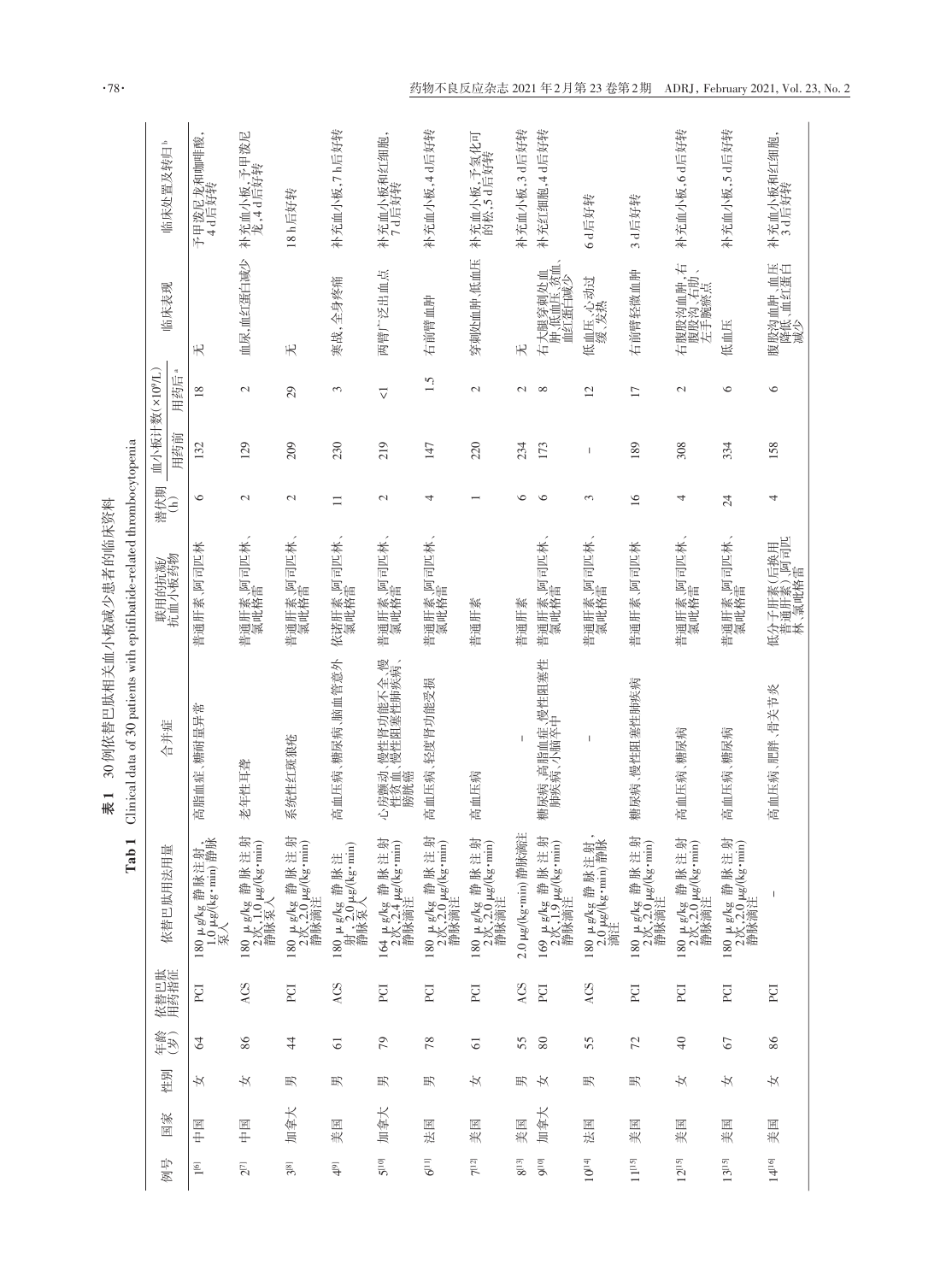| 补充血小板和红细胞,<br>5d后好转                         | 补充血小板,5d后好转                                |                                           |                          | 补充血小板,2d后好转                                                                 | 补充血小板,好转    | 补充血小板和红细胞,<br>予丙种球蛋白,6d<br>后好转     |                                                   | 补充血小板,4d后好转                                 | 补充血小板,2d后好转         | 补充血小板和红细胞<br>12 d后好转                 | 补充血小板,5d后好转                                |                                             | 补充血小板,1d后好转                                 | 补充血小板,3d后好转                                | 补充血小板,7h后好转                                 |
|---------------------------------------------|--------------------------------------------|-------------------------------------------|--------------------------|-----------------------------------------------------------------------------|-------------|------------------------------------|---------------------------------------------------|---------------------------------------------|---------------------|--------------------------------------|--------------------------------------------|---------------------------------------------|---------------------------------------------|--------------------------------------------|---------------------------------------------|
|                                             |                                            | 1d后好转                                     | 1d后好转                    |                                                                             |             |                                    | 3 d后好转                                            |                                             |                     |                                      |                                            | 4 d后好转                                      |                                             |                                            |                                             |
| $\#$                                        | 缺氧                                         | $\#$                                      | 腔、鼻和气管黏<br>膜出血<br>$\Box$ | $\bullet$<br>躯干瘀斑和紫癜<br>下唇轻微出血                                              | 心包、消化道、气    | 散在出血点,血红蛋<br>白减少                   | 血红蛋白减少                                            | $\#$                                        | 无                   | 低血压,低血氧,肝、<br>肾功能衰竭,弥散<br>性血管内凝血     | $\#$                                       | 无                                           | 无                                           | 『部和手臂多处<br>紫癜,寒战,低<br>氧血症<br>澶             | 腹股沟活动性出<br>血、血肿,低血<br>压,血红蛋白减少              |
| 3                                           | ${}^{\circ}$                               | $\circ$                                   |                          | $\sqrt{2}$                                                                  | $\sqrt{2}$  | 3                                  | 13                                                | $\leq$                                      | $\circ$             | 78                                   | 5                                          | 35                                          | $\mathcal{L}$                               | $\circ$                                    | $\overline{ }$                              |
| 正常                                          | 200                                        | 298                                       | 262                      | 392                                                                         | 化油          | 255                                | 220                                               | 276                                         | 130                 | 238                                  | 220                                        | 210                                         | 220                                         | 232                                        | 180                                         |
| 174                                         | $\mathcal{L}$                              | $\mathcal{L}$                             | $\circ$                  | $\sqrt{2}$                                                                  |             | $\overline{c}$                     | $\circ$                                           | 13                                          | $\circ$             | 3                                    | $\circ$                                    | $\circ$                                     | $\circ$                                     | $\overline{10}$                            | $\mathcal{L}$                               |
| 普通肝素、氯吡格雷                                   | 普通肝素、阿司匹林<br>氯吡格雷                          | 普通肝素、阿司匹林<br>氯吡格雷                         | 依诺肝素、阿司匹林<br>氯吡格雷        | 普通肝素、阿司匹林<br>氯吡格雷                                                           |             | 普通肝素、阿司匹林                          | 普通肝素、阿司匹林<br>氯吡格雷                                 | 普通肝素、阿司匹林<br>氯吡格雷                           | 普通肝素、阿司匹林<br>氯吡格雷   | 普通肝素、阿司匹林<br>氯吡格雷                    | 普通肝素、阿司匹林<br>氯吡格雷                          | 普通肝素、阿司匹林<br>氯吡格雷                           | 普通肝素                                        | 普通肝素、阿司匹林                                  | 普通肝素、阿司匹林<br>氯吡格雷                           |
| $\overline{1}$                              | $\overline{\phantom{a}}$                   | $\overline{1}$                            | 周围血管病变、高血压<br>糟尿病,       | 型糖尿病、慢性肾功能不全、<br>高血压病、高脂血症、慢性尿<br>路感染、肿瘤、深静脉血栓、<br>肺栓塞<br>に<br>「自感を<br>「神魔法 | I           | 、高血压病、溃疡性结肠<br>I脂异常<br>糖尿病、<br>炎、血 | 慢性背痛                                              | 、高血压病、植入型心律<br>除颤器<br>糖尿病<br>转复]            | 、高血压病、关节炎<br>糖尿病    | 高血压病、高脂血症                            | 高脂血症                                       | 高血压病                                        | 除术后<br>结肠切                                  | I                                          | 高血压病<br>艾滋病                                 |
| 180 μg/kg 静脉注射,<br>2.0 μg/(kg·min) 静脉<br>滴注 | 180 μg/kg 静脉注射,<br>2.0 μg/(kg·min)静脉<br>滴注 | 180 μg/kg 静脉注射<br>2次,20μg/kg·min)<br>静脉滴注 | 1.0 µg/(kg·min)静脉滴注      | 180 $\mu$ g/kg 静脉注射,<br>1.0 $\mu$ g/(kg·min)静脉<br>泵入                        | 20 mg 静脉注射  | $\overline{\phantom{a}}$           | 射<br>180 µg/kg 静脉注射<br>2次,2.0 µg/(kg·min)<br>静脉滴注 | 180 μg/kg 静脉注射<br>2次,2.0 μg/kg·min)<br>静脉滴注 | 2.0 µg/(kg·min)静脉滴注 | 17 mg 静脉注射, 2.0 μg/<br>(kg·min) 静脉滴注 | 180 μg/kg 静脉注射<br>2次,20μg/(kg·min)<br>静脉滴注 | 180 μg/kg 静脉注射<br>2次,2.0 μg/kg·min)<br>静脉滴注 | 180 μg/kg 静脉注射<br>2次,2.0 μg/kg·min)<br>静脉滴注 | 180 µg/kg 静脉注射,<br>2.0 µg/(kg·min)静脉<br>滴注 | 180 µg/kg 静脉注射,<br>1.0 µg/(kg·min) 静脉<br>滴注 |
| PCI                                         | PCI                                        | PCI                                       | PCI                      | ACS                                                                         | PCI         | ACS                                | PCI                                               | PCI                                         | 心脏评估                | PCI                                  | PCI                                        | PCI                                         | ACS                                         | ACS                                        | ACS                                         |
| 72                                          | 75                                         | 34                                        | 3                        | 50                                                                          | 67          | 84                                 | 42                                                | 57                                          | 65                  | 73                                   | $\frac{4}{3}$                              | $\overline{71}$                             | $\sqrt{6}$                                  | $\overline{71}$                            | $\frac{1}{4}$                               |
| 男                                           | 男                                          | 职                                         | 职                        | ¥                                                                           | 职           | K                                  | Þ                                                 | 职                                           | ₩                   | 蚇                                    | 职                                          | ₩                                           | 职                                           | 职                                          | $\frac{1}{\sqrt{2}}$                        |
| 美国                                          | 美国                                         | 美国                                        | 囲状                       | 美国                                                                          | 美国          | 美国                                 | 囲                                                 | 美国                                          | 玉米                  | 美国                                   | 希腊                                         | 匈牙利                                         | 美国                                          | 美国                                         | 美国                                          |
| $15^{[17]}$                                 | $16^{\left[18\right]}$                     | $17^{\left[19\right]}$                    | $18^{[20]}$              | $19^{[21]}$                                                                 | $20^{[22]}$ | $21^{[23]}$                        | $22^{[24]}$                                       | $23^{[25]}$                                 | $24^{[26]}$         | $25^{[27]}$                          | $26^{[28]}$                                | $27^{[29]}$                                 | $28^{[30]}$                                 | 29[31]                                     | $30^{\left[ 32\right] }$                    |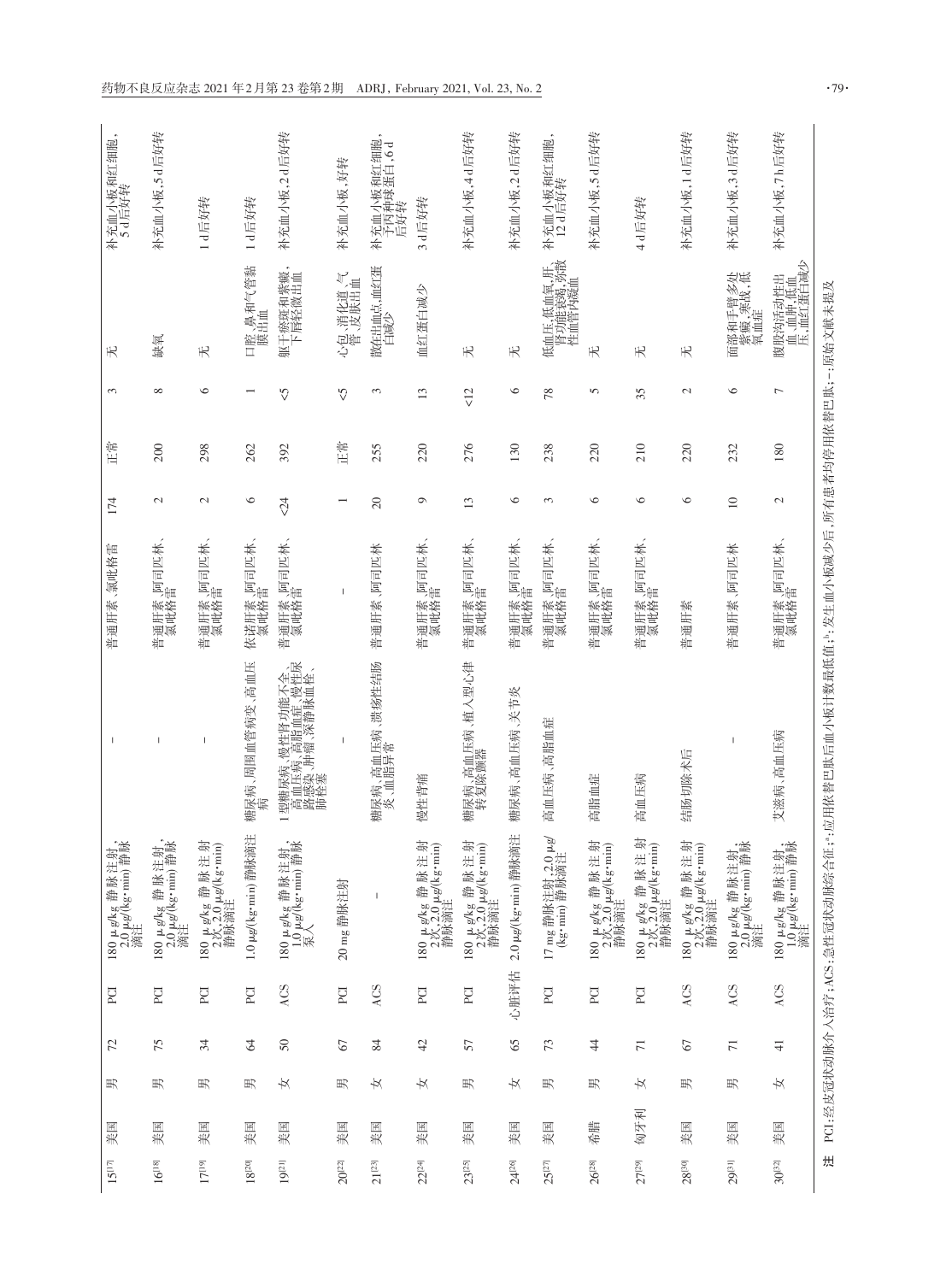书选择给药方法,参考患者肾功能及血压情况对依 替巴肽剂量进行了合理调整。23例患者有合并症 记录,主要合并症为高血压病、糖尿病、高脂血症 等;29例有合并用药记录,合用药物1~15种,合用 药物包括肝素类药物(29 例)、其他抗血小板药物 (阿司匹林25例、氯吡格雷22例),以及利尿、降压、 降脂、降糖及抗感染药物等。见表1。

2.2 血小板减少发生情况

30例患者应用依替巴肽前PLT为(129~398)× 10°/L,用药后降至(<1~78)×10°/L,其中78×10°/L者 (轻度血小板减少)1 例,35×10°/L 和 29×10°/L 者各 1例(重度血小板减少),余27例均<20×109 /L(极重 度血小板减少)。见表1。

因 PCI 应用依替巴肽的 20 例患者中,19 例血 小板减少发生在开始用药后2~24 h,1例为用药后 174 h(例15,PCI 手术后连续应用依替巴肽7 d,脊 椎手术前停药6 h,术中发生血小板减少),中位发 生时间为开始用药后8 h;因ACS应用依替巴肽的 9例患者血小板减少发生时间为开始用药后2~24 h, 中位时间为开始用药后6 h;因盆腔恶性肿瘤切除 术前心脏评估应用依替巴肽的1例患者(例24)在 开始用药后6 h发生血小板减少。30例患者中,29例 (96.7%)血小板减少发生在开始用药后24 h内,其 中21例(70.0%)发生在开始用药后6 h内。27例极 重度血小板减少的患者中26例为急性极重度血小 板减少。见表1。

30例患者中,10例无临床症状,其中2例为重 度血小板减少,8例为极重度血小板减少;14例有 出血症状,主要表现为皮肤或黏膜下出血或血管穿 刺部位血肿,出现血尿和心包出血者各1例,其中 5例合并血红蛋白减少;1例仅出现血红蛋白减少; 5例出现其他症状,包括寒战、全身疼痛1例,低血压、 心动过缓、发热1例,低血压1例,缺氧1例,低血压、 低血氧、肝肾功能衰竭、弥散性血管内凝血1例。

发生血小板减少后,5 例(例 7、10、15、18、20) 患者接受了依替巴肽依赖抗体(eptifibatide-dependent antibodies)检测,结果均为阳性;联用肝素类 药物的 29 例患者均排除了肝素诱导的血小板减 少症(heparin‑induced thrombocytopenia,HIT),其中 18例(例3、5、7、8、10、12、14、15、16、17、19、21、23、 24、25、26、28、29)经 HIT 抗体检测排除(检测结果 呈阴性),9例(例1、2、4、6、9、11、13、22、30)经 4T′s 评分排除(评分≤3 分),2 例(例 18、27)经 5‑羟 色胺释放试验排除(试验结果呈阴性)。

#### 2.3 临床处置和转归

除例15在发生血小板减少前就已停用依替巴 肽外,余 29 例患者在发生血小板减少后均立即停 用依替巴肽。7例患者未给予其他干预,血小板减 少于停药后18 h~6 d后好转;21例输注血小板(5例 同时输注红细胞,2例同时给予糖皮质激素,1例同 时给予丙种球蛋白),其中20例有血小板减少好转 时间记录,为停药后7 h~12 d;1例给予甲泼尼龙和 咖啡酸片治疗,血小板减少于停药后4 d好转。29例 患者血小板减少平均好转时间为停药后3.7 d。

停用依替巴肽后,3 例患者发现血栓形成,分 别为四肢深静脉血栓形成(例 16)、急性双下肢深 静脉血栓形成(例25)和右冠状动脉急性支架内血 栓形成(例27);1例(例13)在血小板减少好转后3 d 因新发右冠状动脉堵塞行球囊扩张术,术后患者在 药物(多巴胺、肾上腺素和去氧肾上腺素)维持下仍 低血压,术后3 d撤除机械治疗设备后死亡。

2例患者(例11、14)在血小板减少好转后再次 应用依替巴肽。例11因再次行PCI而再次应用依 替巴肽,1 d后PLT降至1×109 /L,并出现右侧腹股沟 血肿,立即停药,输注血小板12 U,4 d后血小板减 少好转。例14因不稳定性心绞痛4个月再次应用 依替巴肽,3 h 后 PLT 降至 2×10%L,并出现牙龈出 血、皮肤瘀斑(四肢和腹股沟)、低血压和左侧肢体 偏瘫,立即停用依替巴肽并给予补液治疗,5 d后血 小板减少好转,但因持续性低血压、败血症、弥散性 血管内凝血、感染性休克及多器官衰竭死亡。

## 3 讨论

《血小板糖蛋白Ⅱb/Ⅲa 受体拮抗剂在冠状 动脉粥样硬化性心脏病治疗的中国专家共识  $(2016)$  $^{\text{[1]}}$ (GPI 中国专家共识)将血小板减少症定 义为 PLT<100×10°/L 或较用药前下降 50% 以上。 GPI相关血小板减少程度一般分为轻度(PLT≥ 50×10°/L ~ <100×10°/L) 、重度(PLT≥20×10°/L ~ <50× 10°/L)和极重度(PLT<20×10°/L)[33],给药后 24 h 内 出现 PLT<20×10°/L则为急性极重度血小板减少'34'。 本研究30例患者中,27例发生极重度血小板减少, 其中 26 例为急性极重度血小板减少,提示依替巴 肽可导致极重度血小板减少,临床应给予重视。

GPI 中国专家共识建议,所有患者在给予 GPI 前和给予负荷剂量后6 h应常规检测血常规,包括 PLT、血红蛋白和红细胞压积,此后每天复查。本 文30例患者中,21例血小板减少发生在应用依替 巴肽 6 h 内,其中发生在用药 1、2、3、4 h 者分别为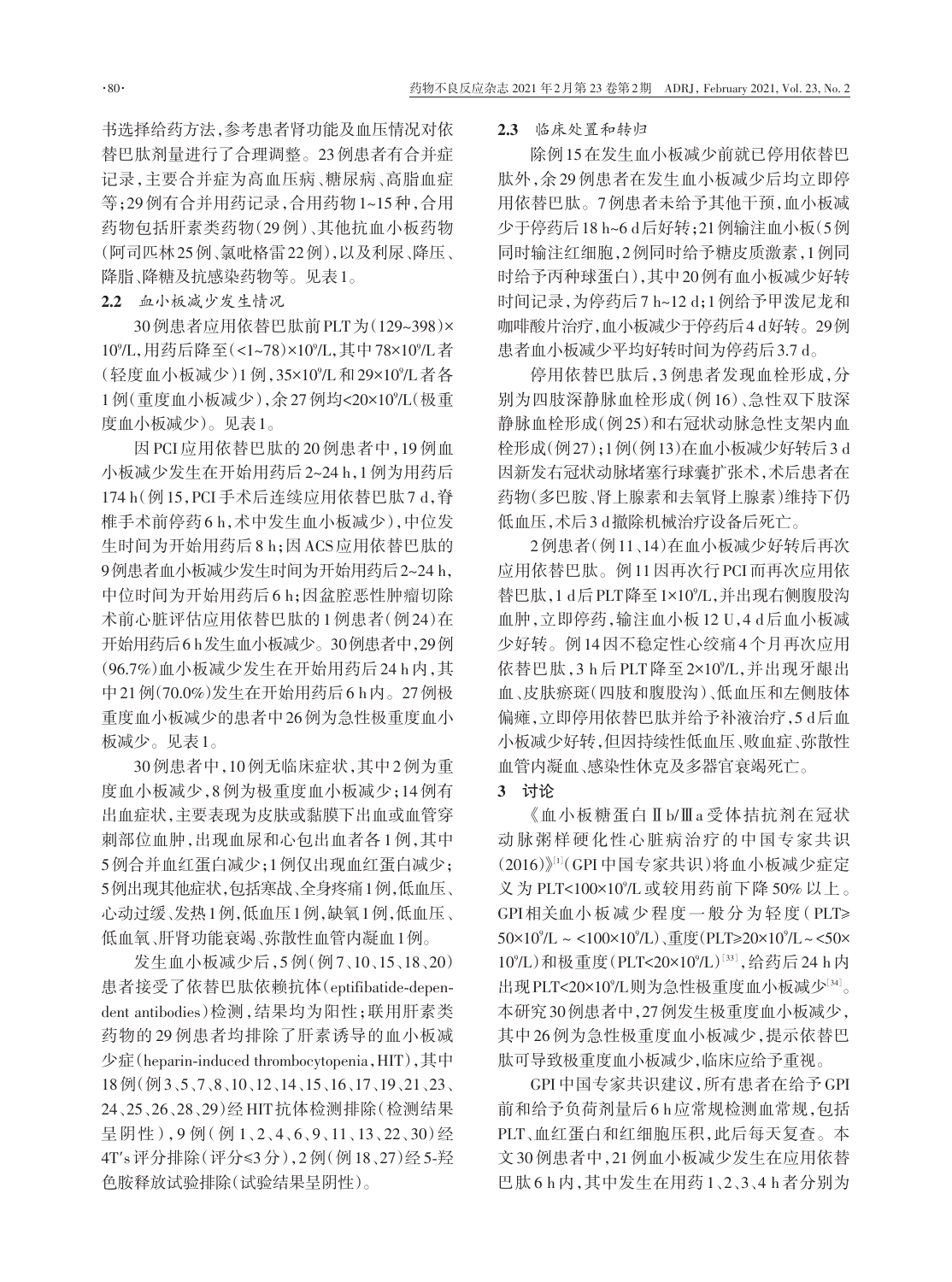2、6、2、3例,提示依替巴肽所致血小板减少潜伏期 短,有条件者可将首次血小板检测时间提前至给予 负荷剂量后1 h,且给药后6 h内至少每2小时检测 1 次。本文例 15 血小板减少发生于首次用药后 174 h,属于迟发性血小板减少,提示对长期用药者 也应警惕血小板减少的发生。

依替巴肽主要不良反应为出血和血小板减 少[1],还可出现血压降低、发热、头痛、过敏反应等。 本文30例依替巴肽所致血小板减少患者中,14例 有出血症状,6例出现血红蛋白减少,10例无临床 症状。这提示依替巴肽所致重度、极重度血小板减 少也可不伴随出血等临床表现,不能仅通过患者是 否发生出血判断是否出现血小板减少,应严格按照 GPI中国专家共识的推荐意见,严密监测PLT。

临床使用依替巴肽时常会联用肝素类药物,后 者可导致HIT,因此需要进行依替巴肽相关血小板 减少与HIT的鉴别诊断。《肝素诱导的血小板减少 症中国专家共识(2017版)》[35] 指出,目前国际上对 于HIT的主流诊断思路是,在4T′s评分和血小板数 量动态监测基础上,联合 HIT 抗体检测和/或血小 板功能试验进行排除诊断和确诊。4T′s评分诊断 HIT 的敏感性较高,具有较高的阴性预测值,评 分≤3分提示发生HIT的临床可能性很低,可以排除 HIT,不需进一步行HIT抗体检测;对评分≥4分者, 推荐检测 HIT 抗体,HIT 抗体检测呈阴性可排除 HIT。本文 30 例患者中 29 例联用了肝素类药物, 其中18例HIT抗体检测呈阴性,9例4T′s评分≤3分, 2例5‑羟色胺释放试验呈阴性,均排除了HIT。

依替巴肽导致血小板减少的机制目前尚不明 确。有学者认为免疫介导的血小板生成减少和过 度破坏可能是GPI致血小板减少的原因[36-37]。GPI 可诱导血小板表面糖蛋白受体发生结构改变,暴露 出结合位点,与血液中存在的血小板表面糖蛋白抗 体结合,从而导致血小板被网状内皮系统清除,引 起血小板减少。本文 30 例患者有 5 例(例 7、10、 15、18、20)在发生血小板减少后接受了依替巴肽依 赖抗体检测,结果均为阳性。文献作者认为依替巴 肽依赖抗体介导了巨核细胞损伤,使血小板生成减 少,进而导致血小板减少 $^{[22]}$ 。

GPI 相关血小板减少的常规干预措施是停用 可疑药物并密切监测PLT,PLT<10×109 /L或发生严 重出血时可输注血小板[1] 。还可以考虑输注免疫 球蛋白『<sup>3]</sup>或应用糖皮质激素『<sup>12』</sup>。 一般停药后平均  $2.1\ \mathrm{d}\ \mathrm{PLT}$ 可恢复 $^{[1]}$ 。本文 $30\,$ 例患者血小板减少发

生后均停用依替巴肽,7例未给予其他治疗,21例 给予输注血小板治疗(其中3例在输注血小板的同 时还接受了免疫球蛋白或糖皮质激素等基于免疫 机制的对症治疗,5例同时输注红细胞),1例给予 糖皮质激素和咖啡酸治疗,1例仅输注红细胞。除 外1例无血小板减少好转时间记录者,29例患者血 小板减少在停用依替巴肽后7 h~12 d好转,平均好 转时间为 3.7 d,这可能与纳入的病例中极重度血 小板减少者占比较高有关,提示对发生严重血小板 减少者应及早给予适当临床干预。

利益冲突 所有作者均声明不存在利益冲突

#### 参考文献

[1] 刘晓丽, 彭萍安, 程宇婧. 血小板糖蛋白Ⅱb/Ⅲa受体拮抗 剂在冠状动脉粥样硬化性心脏病治疗的中国专家共识 (2016) [J]. 心肺血管病杂志, 2016, 35(12): 923‑932. DOI: 10.3969/j.issn.1007‑5062.2016.12.001. Liu XL, Peng PA, Cheng YJ. Consensus of Chinese experts on platelet glycoprotein Ⅱ b/Ⅲ a receptor antagonists in the treat– ment of coronary atherosclerosis heart disease (version 2016)

[J]. J Cardiovasc Pulm Dis 2016, 35(12): 923-932. DOI: 10.3969/j.issn.1007‑5062.2016.12.001. [2] Tcheng JEMD. Impact of eptifibatide on early ischemic events

- in acute ischemic coronary syndromes: a review of the IMPACT II trial [J]. Am J Cardiol, 1997, 80(4 Suppl 1): 21‑28. DOI: 10.1016/S0002‑9149(97)00573‑0.
- [3] The ESPRIT investigators. Novel dosing regimen of eptifibatide in planned coronary stent implantation (ESPRIT): a randomised, placebo‑controlled trial[J]. Lancet, 2000, 356 (9247): 2037‑2044. DOI: 10.1016/s0140‑6736(00)03400‑0.
- [4] McClure MW, Berkowitz SD, Sparapani R, et al. Clinical significance of thrombocytopenia during a non ST‑elevation acute coronary syndrome: the platelet glycoprotein IIb/IIIa in unstable angina: receptor suppression using integrilin therapy (PURSUIT) trial experience[J]. Circulation, 1999, 99(22): 2892‑2900. DOI: 10.1161/01.cir.99.22.2892.
- [5] ADVANCE MI investigators. Facilitated percutaneous coronary intervention for acute ST‑segment elevation myocardial infarction: results from the prematurely terminated ADdressing the value of facilitated ANgioplasty after combination therapy or eptifibatide monotherapy in acute myoccardial infarction (ADVANCE MI) trial [J]. Am Heart J, 2005, 150(1): 116‑122. DOI: 10.1016/j.ahj.2005.04.005.
- [6] 刘艳, 张娟娟, 季荣星. 临床药师参与1例依替巴肽注射液 致极重度血小板减少症患者的药学监护[J]. 中南药学, 2020, 18(1): 134‑137. Liu Y, Zhang JJ, Ji RX. Pharmaceutical care for a patient with

severe thrombocytopenia induced by eptifibatide injection [J]. Central South Pharmacy, 2020, 18(1): 134‑137.

- [7] 刘艳. 依替巴肽注射液致极重度血小板减少[J]. 中国医院 药学杂志, 2020, 40(10): 1175‑1176. Liu Y. Profound thrombocytopenia induced by eptifibatide injection [J]. Chinese Journal of Hospital Pharmacy, 2020, 40 (10): 1175‑1176.
- Paradiso-Hardy FL, Madan M, Radhakrishnan S, et al. Severe thrombocytopenia possibly related to readministration of eptifibatide [J]. Catheter Cardiovasc Interv, 2001, 54(1): 63-67. DOI: 10.1002/ccd.1239.